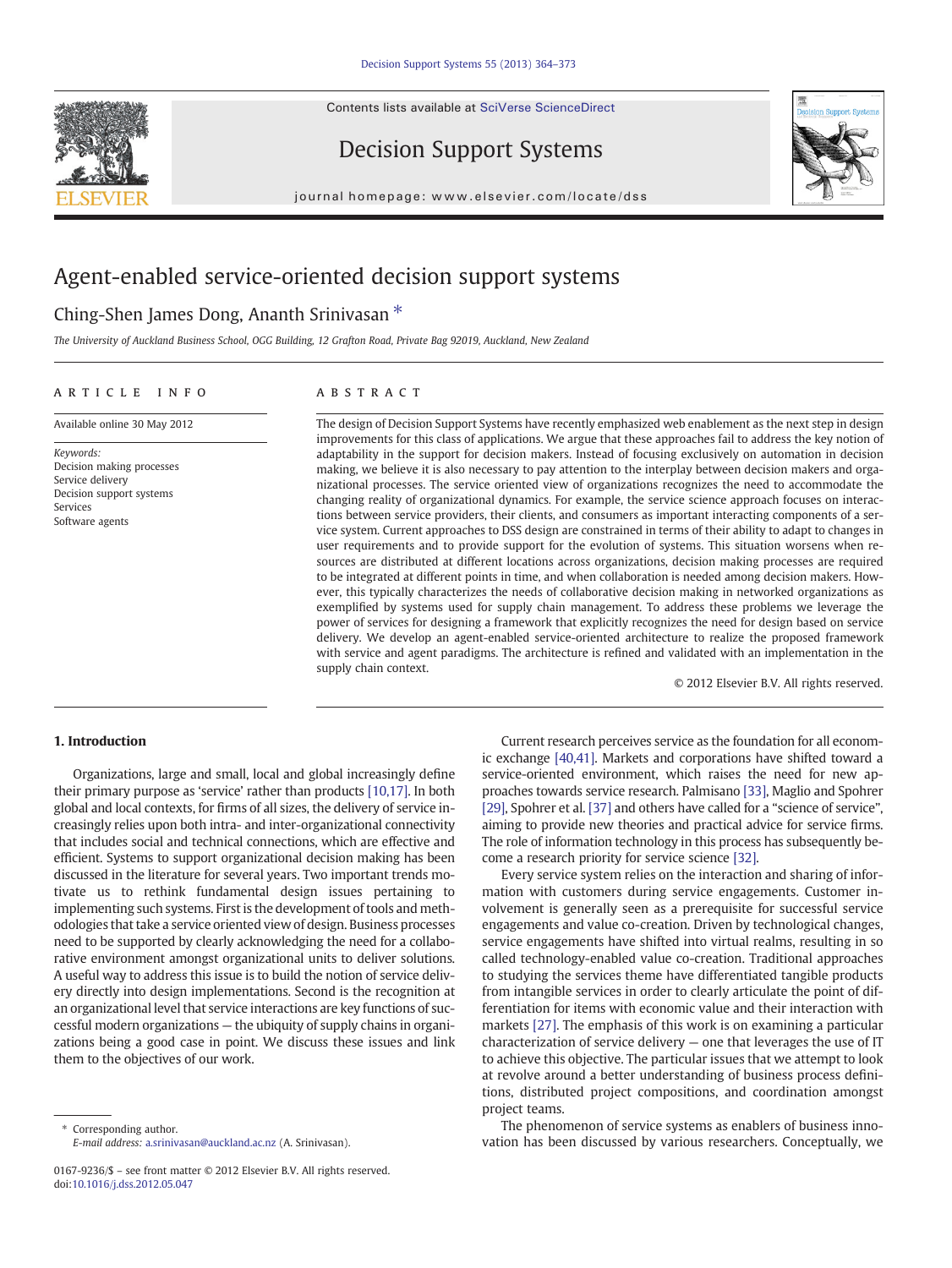can envision three components of the service framework. The first is a service provider that could be a combination of individuals, organizations, and technologies. The second is a service client that could be a combination of individuals and organizations. The third is the object or target of the service — the entity that will be transformed by the application of the service. This could be a combination of people, organizations, processes, technologies, information, etc. Fig. 1 below (adapted from the work of [\[29\]](#page--1-0)) highlights the key aspects of thinking about service systems and the issues that arise when we want to study such entities.

Such a framework enables us to define a set of interesting research issues around the interaction between the components of the framework, including an emphasis on intra- and inter-organizational connectivity.

Organizational decision making is a dynamic and complex process. Decision making requirements are constantly changing over time and vary from person to person. They are made at different levels of an organization, and involve many people from different locations with different business orientations towards the decision making process [\[9\].](#page--1-0) This variation in terms of organizational level and orientation makes collaboration among the decision makers vital. The decision making process, whether it be structured, semi structured or unstructured, requires data and information from a multiplicity of sources. Decision makers need to quickly get to the essence of the underlying data/information by going through a gathering, accessing, integrating, transforming, discovering and learning cycle. The application of this cycle gradually fine tunes the decision scope either by continuous inputs over a period of time or through the decision maker's insightful inputs at specific points in the decision making process.

Systems to support decision makers in the decision making process have been formally recognized as a separate class of systems since the 1970s. Decision support systems (DSS) [\[6,36\]](#page--1-0), have been formally defined as interactive computer based systems [\[1,4,38\]](#page--1-0) that support decision making processes for decision makers to solve semi-structured and/or unstructured problems [\[19\]](#page--1-0). In the current organizational context, such systems need to be adaptive in order to obtain the various resources needed in the decision making process [\[2\]](#page--1-0) and to cope with changing decision making requirements for different people. Adaptive systems must have the capability to support users at different locations to access various resources across networks to enable them to participate in synchronous or asynchronous decision making processes. Decision oriented systems must also provide iterative methods such as what-if analysis to help users fine-tune their decision making. They must be able to adapt to changes in the

external, internal, and system environments, as well as in the users themselves. Furthermore, these systems should enable the flexible manipulation of components and processes. For example, there should be no restrictions imposed by the system on users for the selection/integration of decision making components, nor should there be restrictions on acquiring the necessary resources from heterogeneous distributed systems. Equally, the architecture should allow the addition of new components into the system at run time.

The problem that we address in this paper therefore can be captured as follows. We propose that current organizational realities necessitate an extension of conventional thinking about decision support systems along multiple dimensions. First, collaborative decision making among organizations requires effective exchange of information among them. Second, such exchange can be usefully facilitated through proper systems design that views information exchange as the provision of appropriate services. Third, systems must be adaptive to accommodate the needs of dynamic and heterogeneous organizational entities. These problems and the issues that arise from them motivate us to propose a high level service oriented decision support conceptual framework. In this paper, we outline the development of an agent-enabled framework and architecture to support the service oriented requirements of modern collaborative organizations. We adopt a design science paradigm [\[20\]](#page--1-0) to develop a framework and implement a prototype that emphasizes service delivery as a key guiding principle for DSS development.

### 2. Design issues

The recent literature on developments in DSS design recognizes the need for building on early design proposals to accommodate a new technical landscape. For example, Bhargava, Power, and Sun [\[5\]](#page--1-0) review DSS design developments that are web enabled and note that while the use of the web as an interface has been embraced, more complex designs are still lacking. The need for supporting distributed decision making is a major development in DSS design. They also note that discussions about design architectures and guidelines are scarce in the academic literature on DSS design. A discussion about design architecture by Zhang and Goddard [\[43\]](#page--1-0) outlines a layered software architecture for building web based distributed DSS with a data oriented emphasis. Several authors have embraced the web services idea to propose different approaches to DSS design. Madhusudan and Uttamsingh [\[28\]](#page--1-0) advocate a largely automated process for web service composition as an approach to overcome human intervention in decision processes. The automation of decision processes is also offered as a design principle in conjunction



Fig. 1. Characterizing service systems. Adapted from [\[29\].](#page--1-0)